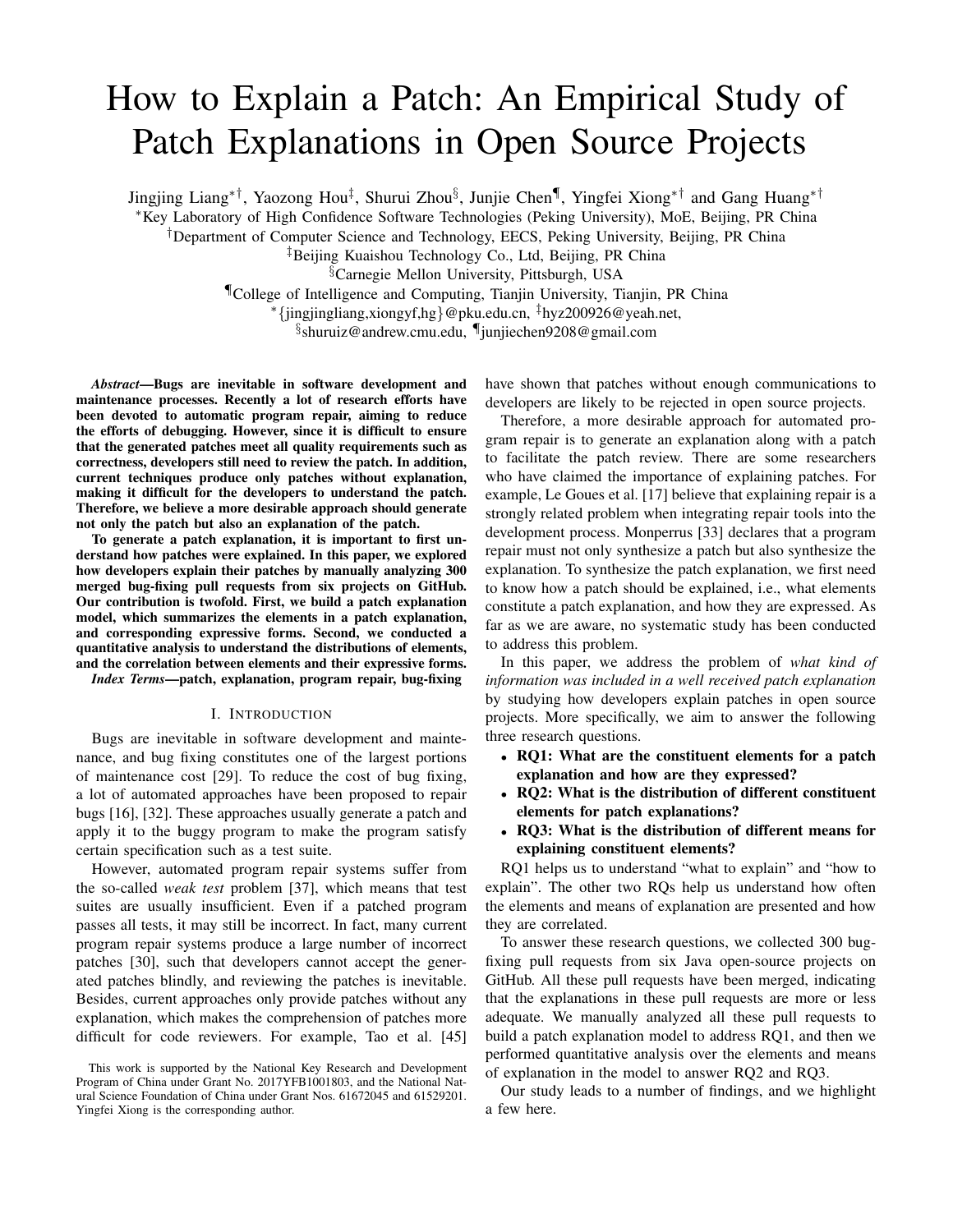- There are five core elements in a patch explanation, namely condition, consequence, position, cause, and change, each explained in different ways (called *expressive form*s).
- An explanation usually contains only two or three elements, indicating that we need to decide which element to present.
- Some elements have positive correlations (appearing together) while some have negative correlations (mutually exclusive).
- Reviewers are often assumed to be familiar with the project, and thus, instead of code terms, high-level abstract terms about the project are often used.
- While not popular among fault localization/predication approaches, variables are often used to point out the position of the bug in a patch explanation.
- Conditions are often specified over event sequence, which is not well supported in mainstream programming languages.

Our findings present a general understanding of patch explanations written by developers. These findings not only provide guidance for the research of patch explanation generation, but also are useful in other directions that require an understanding of patch explanations, such as guiding developers for writing better patch explanations, or measuring the quality of patch explanations.

The rest of the paper is organized as follows. Section II introduces our dataset. Section III presents our explanation model. Sections IV and V present our quantitative analysis. Section VI describes the implications of our study. Section VII discusses the threats to validity in our study. Section VIII presents the related work, and Section IX concludes our study.

# II. DATA COLLECTION

## *A. Projects*

In this study, we used six popular open-source Java projects on GitHub, whose basic information is shown in Table I. We selected these projects by considering various differences among them so as to increase the diversity of our data sample. As shown in Table I, the six projects are from different development organizations, cover both libraries and applications, and cover both sequential and concurrent projects. More specifically, *RxJava* is a library for composing asynchronous and event-based programs and is often used for building Android applications [1]. *Spring* is a framework for creating Java web applications [2]. *PocketHub* is an Android client for GitHub [3]. *Nextcloud* is an Android client for file share and communication [4]. *IntelliJ* is a widely-used Java IDE [5]. *Lang* is a library for Java utility classes [6].

# *B. Pull Requests*

Figure 1 shows a screen shot of a typical pull request from the project *Commons-Lang* in GitHub, which consists of the following four parts:

• *Title* briefly summarizes the pull request.

TABLE I BASIC INFORMATION OF PROJECTS

| <b>Orgnization/Project</b>   | Domain | #Star  | #PR | SLOC     |
|------------------------------|--------|--------|-----|----------|
| Reactive X/ <b>Rx</b> . Java | lib    | 35,688 | 51  | 267 2K   |
| Spring/Spring-Boot           | frame  | 29.646 | 56  | 243 3K   |
| PocketHub/PocketHub          | app    | 9.311  | 40  | 157.3K   |
| JetBrains/IntelliJ-Community | app    | 6.647  | 64  | 3.544.7K |
| Apache/Commons-Lang          | lib.   | 1.450  | 36  | 761 8K   |
| Nextcloud/Android            | app    | 1.090  | 53  | 59.4K    |

|                                                 |  |  |  |  | "SLOC" refers to the number of lines of Java code, calculated by cloc [7]. "#PR" |  |  |
|-------------------------------------------------|--|--|--|--|----------------------------------------------------------------------------------|--|--|
| refers to the number of reviewed pull requests. |  |  |  |  |                                                                                  |  |  |



Fig. 1. An example of a pull request [Lang#72] on GitHub

- *Description* explains the pull request in detail, e.g., what bugs the pull request fixes and how to fix the bugs.
- *Conversation* shows the discussion between the submitter and reviewers.
- *Code Change Information* shows the commits, changed files, and code change difference, whose details can be found in the corresponding tags.

In our study, we collected all the pull requests before Jan. 21th, 2019 for each project. We then applied the following criteria to include pull requests from the initial collection:

The pull request has been merged to the master branch. We only focus on merged pull requests because merged pull requests have been reviewed as valid, and its explanation is probably adequate for the developers to understand the change. In our study, we follow Gousios' heuristics [18] to detect merged pull requests, including integrated through other mechanisms and GitHub's user interface.

The pull request changes Java source code. Even if the main programming language of a project is Java, the changed code in the pull request may be other programming languages, such as XML or Markdown. In our study, we focus on bugs in Java programs, and thus we considered only the pull requests that mainly changed Java source code, excluding test code. We checked this condition by examining the concrete changes.

The pull request only involves bug-fixing. A pull request may have different purposes, e.g., adding new features, refactoring, or bug-fixing. In this study, we only focus on the bugfixing pull requests. We applied the following criteria to decide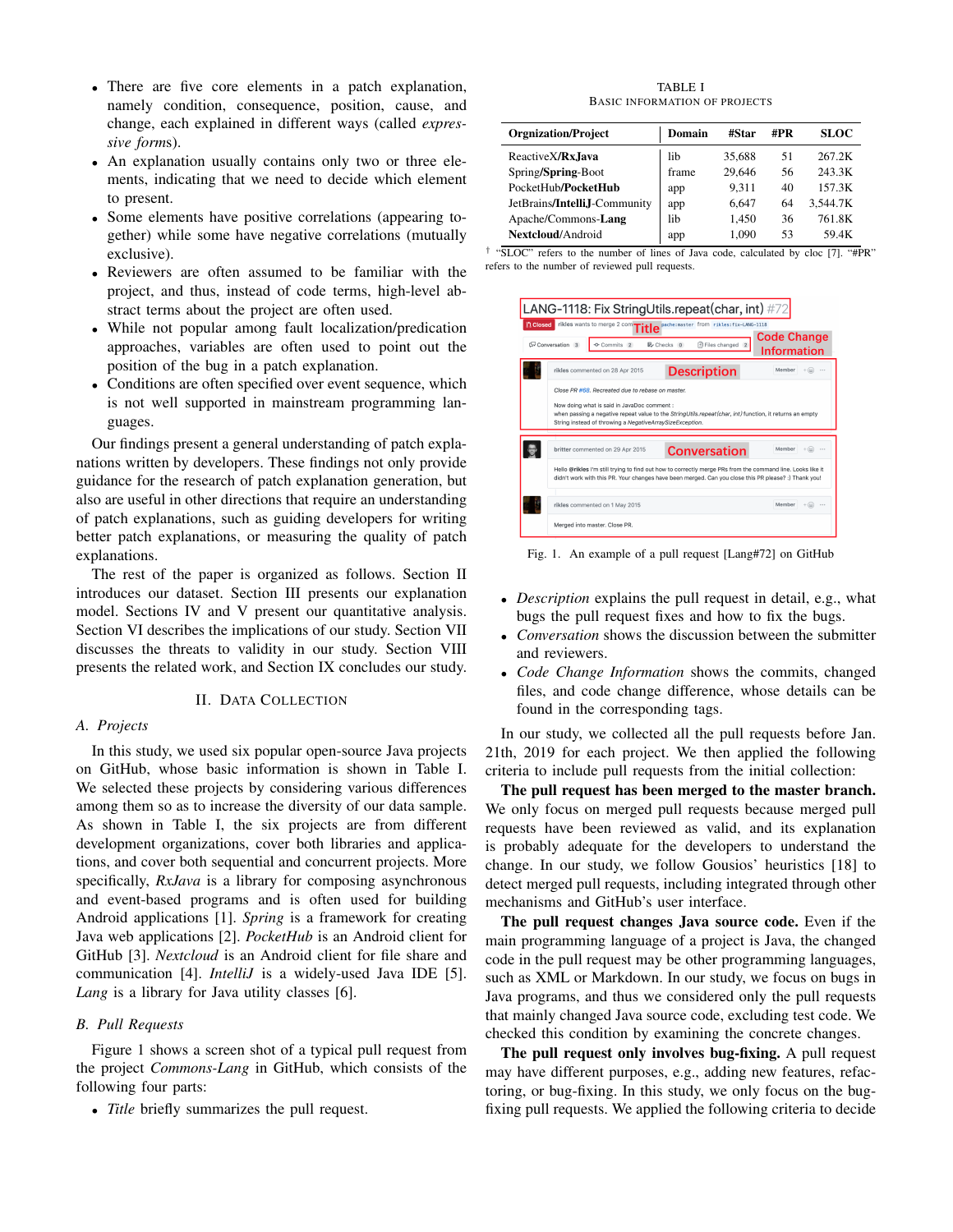whether a pull request fixes bugs: (1) the pull request has been labeled with "Bug"; or (2) the link of a bug report labeled with "Bug" is provided in the description or conversation. To guarantee that the pull request only fixes bugs, we select the pull request involving the only one label: "Bug".

A possible alternative is to also review unmerged requests, and treat these requests as negative examples to understand the difference between good and bad explanations. However, we rejected this idea because the reasons of rejections are various. A unmerged requests may also be well explained, but was rejected by other reasons such as incorrect code.

For every project, we randomly selected pull requests that match the criteria mentioned above one by one until our analyzed results achieve saturation. The pull requests, whose descriptions are only the words "Commit" or "Bug fix", were excluded. In the end, we totally reviewed 300 pull requests. Our experimental data can be found at *https://github.com/anonymity2019/issre.*

# III. RQ1: WHAT ARE THE CONSTITUENT ELEMENTS FOR A PATCH EXPLANATION AND HOW THEY ARE EXPRESSED?

### *A. Methodology*

We use open coding [25] on all the sampled pull requests to first generate the element types and then manually label pull requests with the derived element types. The detailed process is presented as follows: First, two authors individually coded the sampled data set by reading the title, description, and conversation, and summarized the elements for each pull request; during a second pass, the codes were extracted. The extracted codes were then grouped together and processed to remove duplicates and, in cases, to generalize or specialize them. The new codes were then applied to all answers. When new codes emerged, they were integrated in the code set. During the process, the code change information is used to better understand the pull request and verify the coding results. The output of this step is the *elements* a patch explanation contains, and the relationship among these elements. Once an inconsistency between the two authors was produced, it was discussed with other authors until a consensus was reached.

After identifying all the elements, we follow the same process to further subdivide each element into *expressive forms* in order to capture different ways to express an element. Finally, we built a patch explanation model.

# *B. Patch Explanation Model*

Figure 2 shows the patch explanation model we defined, which specifies how a patch explanation is formed. In the model, each line indicates that the item on the left is composed of the items on the right, where items on the right are optional, but at least one of them should be presented per each element.

According to our analysis result, a patch explanation consists of five elements (Line 1): Condition, Consequence, Cause, Change, and Position, and Table II summarizes each element, and corresponding information.

Condition, Consequence, and Cause describe information about the bug, and Change describes information

TABLE II CHARACTERISTICS OF THE CORE ELEMENTS

| <b>Element</b>                      | <b>Explanation</b>               |                                   |                         | Info Category                                                                                                           | <b>Statics/Dynamics</b>                         |
|-------------------------------------|----------------------------------|-----------------------------------|-------------------------|-------------------------------------------------------------------------------------------------------------------------|-------------------------------------------------|
| Condition                           |                                  |                                   | When the bug occurs     | Bug                                                                                                                     | Dynamics                                        |
| Consequence                         |                                  | What the bug causes               |                         | Bug                                                                                                                     | Dynamics                                        |
| Position                            |                                  |                                   | Where the bug occurs    | Bug, Repair                                                                                                             | <b>Statics</b>                                  |
| Cause                               |                                  | Why the bug occurs                |                         | Bug                                                                                                                     | <b>Statics</b>                                  |
| Change                              |                                  |                                   | How the bug is repaired | Repair                                                                                                                  | <b>Statics</b>                                  |
| 1.<br>$\overline{2}$ .<br>Condition | EXPLANATION                      | $\cdots$<br>$\mathrel{\mathop:}=$ | dynamics                |                                                                                                                         |                                                 |
|                                     |                                  |                                   |                         |                                                                                                                         | Condition, Consequence, Position, Cause, Change |
| 3.                                  | $\texttt{Consequence} \quad ::=$ |                                   | [expected], [actual]    |                                                                                                                         |                                                 |
| 4.<br>Position                      |                                  | $\cdots$                          |                         | <file>,<inner_class>,</inner_class></file>                                                                              |                                                 |
|                                     |                                  |                                   |                         | <method>,<variable>,<module></module></variable></method>                                                               |                                                 |
| 5.<br>Cause<br>6.<br>Change         |                                  | $\cdots$<br>$\cdots$              |                         | <missing_process>,<wrong_process><br/><insertion>, <deletion>,</deletion></insertion></wrong_process></missing_process> |                                                 |
|                                     |                                  |                                   | $<$ replacement>        |                                                                                                                         |                                                 |
| 7.<br>expected                      |                                  | $\mathrel{\mathop:}=$             | dynamics                |                                                                                                                         |                                                 |
| 8.<br>actual                        |                                  | $\mathbf{m}$                      | [dynamics]              |                                                                                                                         |                                                 |

Fig. 2. Patch Explanation Model [ ] −→ Intermediate Expressive Form, <>−→ Leaf Expressive Form

10.  $[event]$  ::=  $\langle missing\_event \rangle, \langle occurred\_event \rangle$ 

related to the repair. Position involves both bug and repair information. Condition is the condition to trigger the bug, Consequence is the undesirable consequence that the bug leads to, Position is the location in the source code that causes the bug and is repaired, Cause is the reason why the bug occurs at the location, and Change is the modification applied to the source code to fix the bug. In other words, these elements explain *when*, *where*, and *why* the bug occurs, *what* it causes, and *how* it is repaired.

Also, Position, Cause and Change concern about the static, syntactic parts of the program, and Condition and Consequence concern about the dynamic, runtime behaviors of the program.

Each element could be expanded into expressive forms (Line 2-6), and some expressive forms can further be expanded. We define the expressive forms that could be further expanded as *intermediate expressive forms* (marked with [ ]), otherwise, they are *leaf expressive forms* (marked with <>). We shall only concern leaf expressive forms in the quantitative studies later, and shall refer *leaf expressive forms* directly as expressive forms if no confusion would be caused.

Figure 3 shows a patch explanation<sup>1</sup>, which contains one Condition element and two Consequence elements. The element Condition describes a dynamic program state, where the function's argument is a negative repeat value. One Consequence element expresses the expected program state ("*it returns an empty String*") and the other Consequence element expresses the actual occurred\_event ("*throwing a NegativeArraySizeException*").

# *C. Elements and Expressive Forms*

Now we introduce the elements and their expressive forms defined in the model.

<sup>1</sup>https://github.com/apache/commons-lang/pull/72.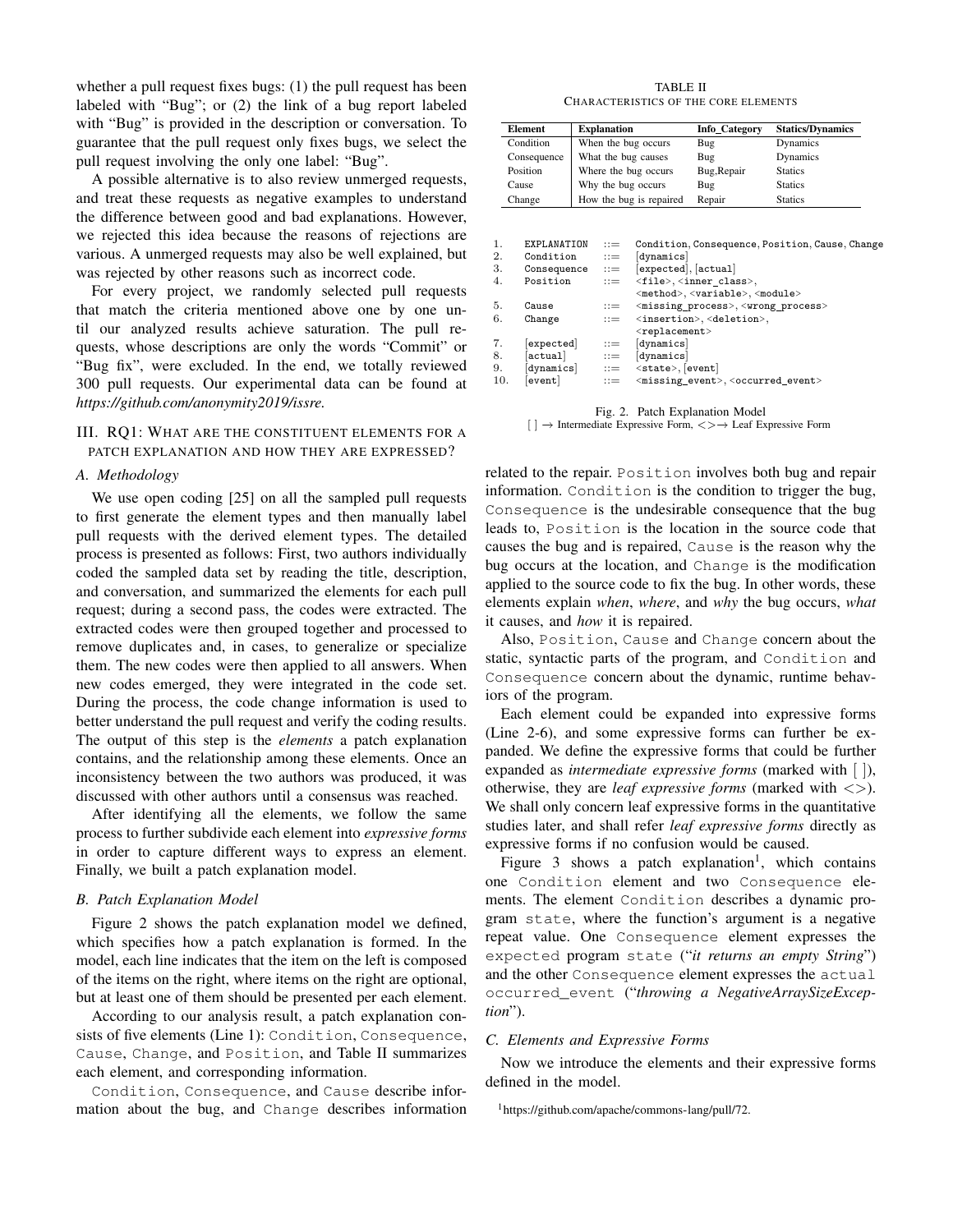

Fig. 3. An example [Lang#72] of expressive forms compose to elements

*1) Condition:* Condition expresses a condition in the runtime execution where the buggy behavior would be triggered. Thus Condition could be expressed by dynamics, which could be further expanded to state or event, indicating that a dynamic condition can be expressed either by a condition on the state of the program or by a condition over the sequence of events happened during execution. Similarly, event could be further expanded to missing\_event and occurred\_event, indicating that the condition over the sequence of events can be expressed by the missing or existences of events in the sequence.

*a) Describing condition over a state:* When describing a condition over a state, the typical pattern is to declare a predicate over the variables at the corresponding position. The most common predicate is that a variable is equal to a certain value or has a specific type. For example, Example 1 shows a condition where the *second argument* is not a typical (*Wildcard*) type. A predicate can be more general and captures a range of states. For example, Example 2 shows a condition where the input value contains lower cases.

*Example 1: "fixes bug in TypeUtils.equals(WildcardType, Type) where it was incorrectly returning true when the second argument was not a Wildcard type."* [Lang#73]

# *Example 2: " Currently, IllegalArgumentException occur if contains lowercase into log level."* [Spring#7914]

Besides *concrete conditions* like the above that correspond to concrete code elements, a condition can also be *abstract*, typically by declaring conditions over abstract concepts that are known among the developers. For example, Example 3 shows an abstract condition requiring the presence of multiple datasources, where "datasource" is an abstract concept known among developers.

# *Example 3: "When there are multiple datasources present, make sure that the AutoConfigureTestDatabase annotation marks the embedded source as primary."* [Spring#7217]

*b) Describing condition over a sequence of events:* Besides describing a condition over the state, the other expressive form is to describe a condition over the sequence of events occurred during the program execution. An event may refer to concrete events, such as calling a method or throwing an exception, abstract events such as opening a file, or user events such as clicking a button. Example 4 shows an abstract event of setting management.port where the actual implementation code involves creating an object and calling its methods. Example 5 shows a user event, typically occurred in applications with GUI.

*Example 4: "Webflux doesn't require Servlet.class, when setting management.port, auto-configuration would fail with class not found exception."* [Spring#10590]

*Example 5: "Click one issue of "New" tab in Home page. Click home/back button on the toolbar in the opened issue page. Will see a strange loading view on the toolbar."* [PocketHub#1082]

Please note that in theory all assertions over the event sequence can be declared over states, as the events must have caused some changes in the state to trigger the bug. In Example 5, the events that click the tab and button must cause some values of program variable to be changed. However, developers still use many assertions (61.1%) over event sequences, suggesting such assertions may be more natural to the developers. While we can easily declare assertions over states in current programming languages, it is not easy to declare assertions over event sequences. Our results suggest that such a mechanism may be convenient to the developers if presented at the programming language level.

Observation 1: *When describing runtime conditions, either assertions over the current program state or assertions over the event sequence may be used.*

*2) Consequence:* Consequence captures what unexpected result the bug caused. Similar to Condition, Consequence also describes that undesirable behavior happens at runtime and can be described from two aspects: the expected behavior, or the actual undesired behavior. For example, Example 6 explains the expected behavior, where *Follow* should be hidden. Example 7 explains the actual behavior, where an undesirable exception *IllegalArgumentException* is thrown.

*Example 6: "Hides 'Follow' on if the viewed user is the current user."* [PocketHub#955]

# *Example 7: "Currently, IllegalArgumentException occurs if contains lowercase into log level."* [Spring#7914]

The consequence for the expected behavior and for the actual behavior can often be deduced from each other. Thus, it is common to have one of them in a patch explanation. However, this is not always the case. For example, Example 8 describes both the expected and actual results, because the two results cannot be deduced from the other, and both provide useful information of the bug.

*Example 8: " The following scenario did not work... expected result: result stream emits the combined event actual result: result stream does not emit anything"* [Rx-Java#5494]

Observation 2: *When explaining the consequence of a bug, the expected behavior and the actual behavior can often be mutually deduced from each other in most cases, and 87.2% of the consequence elements mention only one of the them.*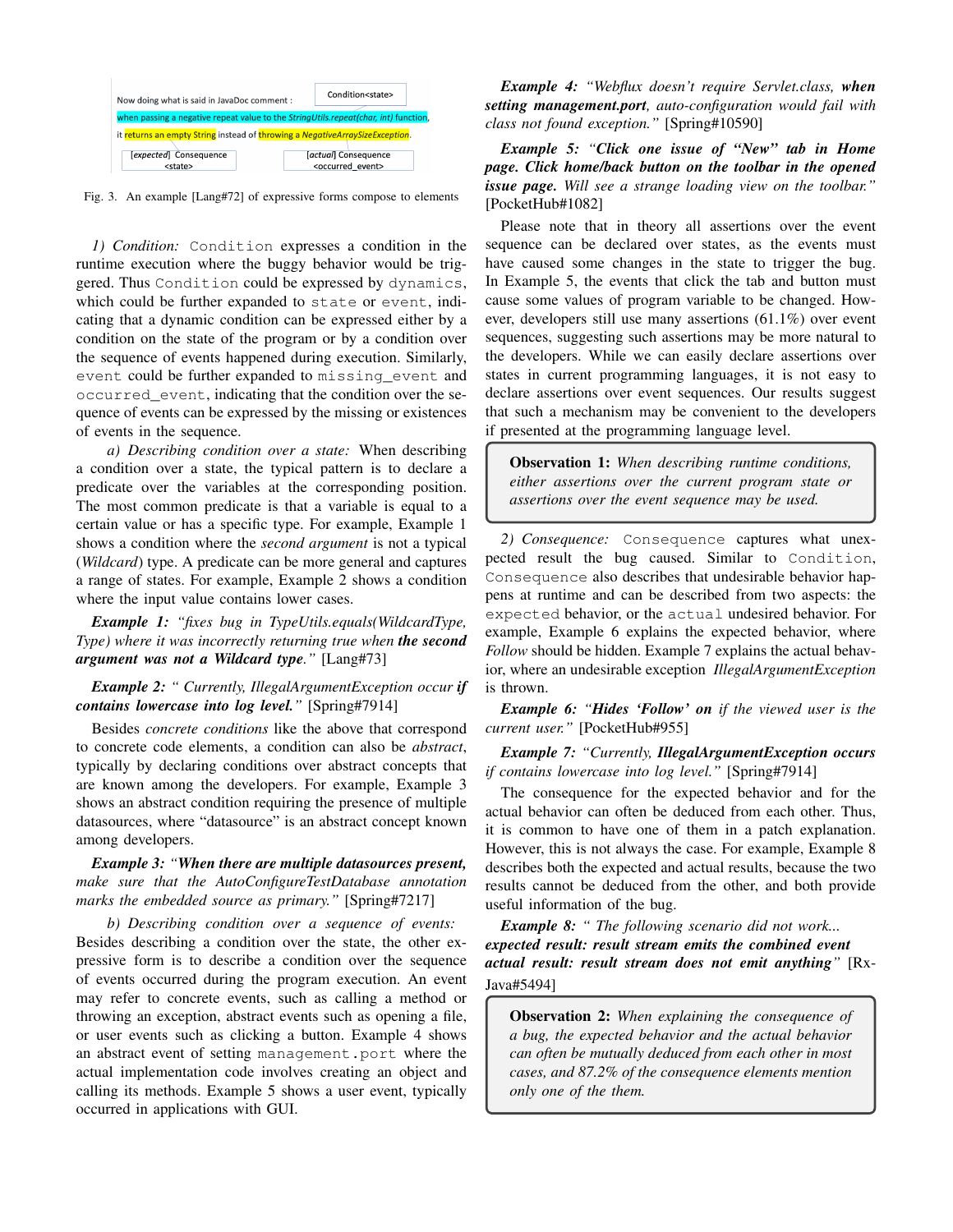The same as Condition, the expected and actual consequences are both expressed by dynamics, which expands to either state or event. Example 9 shows a consequence state *'true'*, example 10 shows the occurred\_event in StackOverflowError, and Example 11 contains the missing\_event "does not throw an exception" in the program.

*Example 9: "fixes bug in TypeUtils.equals(WildcardType, Type) where it was incorrectly returning true when the second argument was not a Wildcard type."* [Lang#73]

*Example 10: "StackOverflowError on TypeUtils.toString (...) for a generic return type of Enum.valueOf."* [Lang#292]

*Example 11: "ReflectionToStringBuilder doesn't throw IllegalArgumentException when the constructor's object param is null."* [Lang#85]

*3) Position:* Position explains the position in the source code where the bug occurs and is repaired. Position can be specified concretely using source code in the code, or can be specified abstractly using high level terms. Our model, Position expands to five expressive forms: file, inner\_class, method, variable, and module. The first four expressive forms are concrete, referring to elements in the code. For example, in Example 12, *StrBuilder* is a file name and *replaceImpl* is a method name. The expressive forms do not include class because in Java the file name is required to be the same with the main class name. The expressive forms also do not include statements or line numbers, and we observe the reason is that these information can be easily seen from the concrete changes and the submitter does not need to mention them again. Furthermore, as Example 12 shows, an expressive form with a smaller code granularity does not necessarily subsume an expressive form with a larger code granularity. For example, knowing method *replaceImpl* does not necessarily mean that we know the file *StrBuilder*, as methods with this name can appear in different classes.

*Example 12: "Fix issue of buf using nonupdated buffer in StrBuilder replaceImpl. Avoid array OoB error by keeping variable buf consistent with buffer."* [Lang#200]

An interesting observation here is that, when submitters refer to code elements, they seldom explicitly point out the type of the code elements. In Example 12, the submitter does not explicitly mention that *StrBuilder* is a file while *replaceImpl* is a method. This observation suggests that the submitter usually assume reviewers are familiar with the code, an assumption that can be taken into account when designing explanation generation approaches.

Observation 3: *The submitters of pull requests do not explicitly mention the type of code element, assuming the reviewers are familiar with the code and can easily identify them.*

Another interesting observation is that variables are used to explain the position of a bug in some pull requests. For example, Example 13 shows a mentioned position which is a concrete variable *swappedPair*. In many studies of fault localization [24], [55] and fault prediction [12], bugs are usually localized or predicted at statement, method, class, or file level. This finding suggests that variable may also be a good way to express the location of a bug and should be taken into account.

*Example 13: "There seems to be a bug in the current implementation of the isRegistered implementation, where the swappedPair is constructed similarly to the existing pair to check their existence in registry."* [Lang#282]

Observation 4: *Variables are used to represent the position of a bug compared to automatic fault localization technique.*

The last expressive form module captures a function related position. In many projects, developers often implicitly divide the source code into different modules to achieve different functions, and such module definitions are mutually understood among submitters and the reviewers. For example, the project *RxJava* implements a set of operators, and for each operator, a set of methods are implemented following a certain pattern. As a result, by only mentioning the name of an operator, the reviewer could easily locate the bug location. Example 14 demonstrates it.

*Example 14: "This PR fixes a deadlock issue with the refCount operator when ..."* [RxJava#5975]

A further observation is that, while the positions mentioned in pull requests are always modified by the patch, not all positions modified by the patch are mentioned in the pull requests. When a patch modifies multiple positions, usually only one position is mentioned by the submitter to highlight the most important and representative position. This observation suggests an approach highlighting the most important change may be useful to the user.

Observation 5: *Among the explanations of patches that change multiple positions, 73.8% explanations mentions only one position.*

*4) Cause:* Cause explains why the bug occurs at a certain position of the program. Cause has two expressive forms, missing\_process and wrong\_process.

The expressive form missing\_process captures the case where developers omitted some processing code. One possibility is the omission of a subset of input domain, i.e., developers forget to deal with some corner cases. Example 15 describes the program lacks a check for a subscriber. Another possibility is the omission of a procedure. Example 16 shows that the developer forgets to clear the cookies.

*Example 15: "Previously SingleFromCallable did not check if the subscriber was unsubscribed before emitting onSuccess or onError."* [RxJava#5743]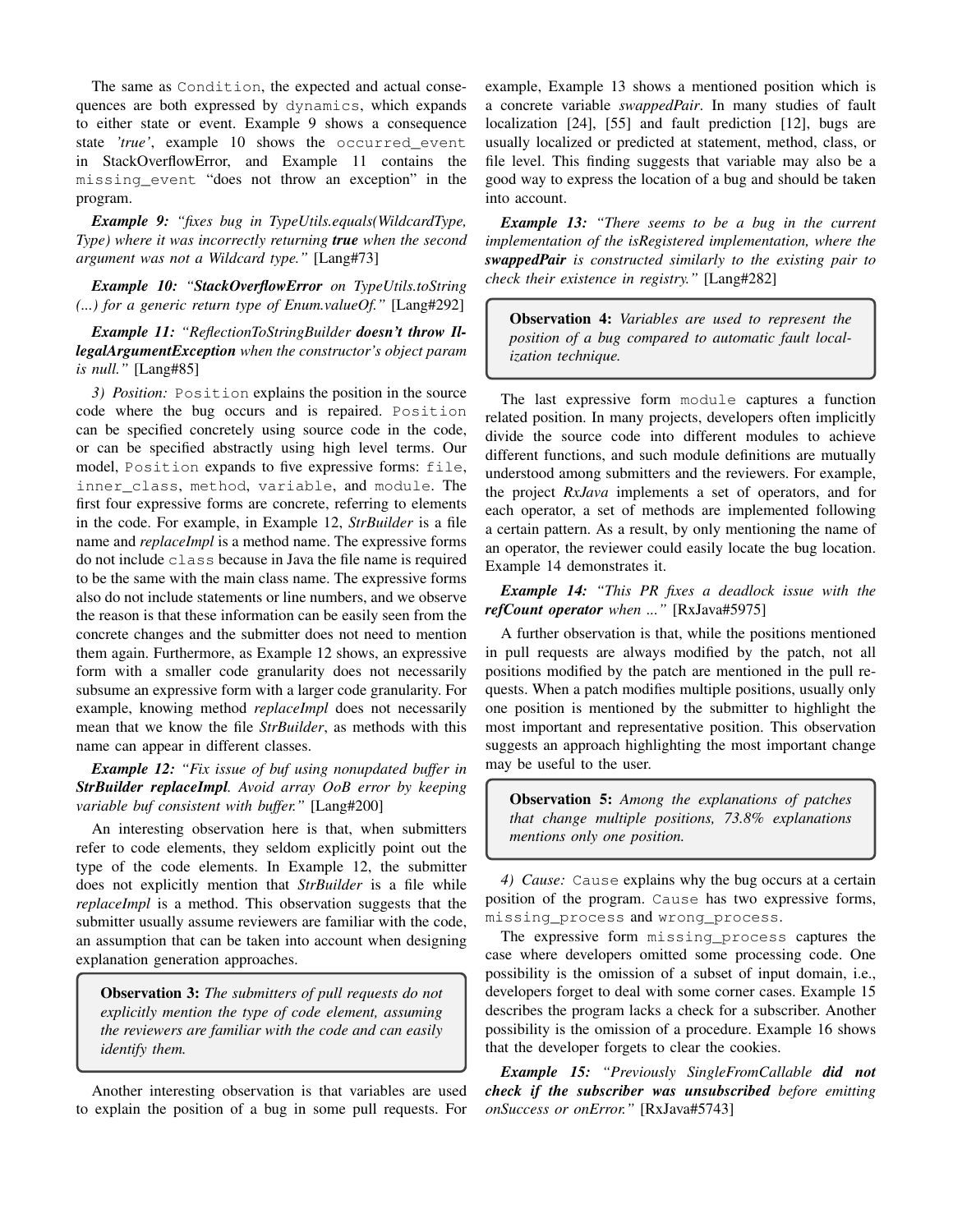*Example 16: "Logout never cleared the WebViews cookies so you could not switch you accounts, we also need to clear the cached items in the database."* [PocketHub#1109]

The expressive form wrong\_process captures the case where the current processing code is wrong. Example 17 describes the problem that the program does not properly handle the exclusion of two actions.

# *Example 17: "The logic didn't properly mutually exclude the timer action and the onNext action, resulting in probabilistic emission of the same buffer twice."* [RxJava#5427]

*5) Change:* Change describes the modifications applied to the code to repair the bug. As the standard way to express modifications, Change has three expressive forms: insertion, replacement, and deletion. However, since the concrete changes are already given by the pull requests, the submitter always provides a high-level abstract summary of the change instead of a description of the concrete syntax differences. Example 18 explains a removal operation. However, instead of describing concrete positions of the removal, the submitter explains the conditions for applying the removal to show the positions abstractly. Example 19 is an example of insertion, where *"close connection"* is used to summarize the concrete statement inserted and "after performing the actual check" is used to abstractly specify the insertion location.

*Example 18: "This pull request removes the started check on stop() for Jetty and Tomcat."* [Spring#8227]

*Example 19: "Close connection after performing the actual check to release resources."* [Spring#10153]

Observation 6: *In 86.4% of the pull requests describing the code change, code change is described in abstract ways to summarize the concrete changes that are already presented in the file changes.*

#### *D. Inter-Rater Agreement*

The two authors who participated in open coding respectively had 7 and 8 years of programming experiences. One was a student in computer department, while another was a software developer in industrial company. Both of them had rich experience for bug fixing.

Most of results labelled by two authors were consistent, but there were inconsistencies in both the elements and the expressive forms. When labeling elements, two authors had disagreement in 34/300 pull requests. Cause and Consequence caused the most inconsistencies, because the two elements can sometimes be inferred from each other and thus cause confusion. When labeling expressive forms, the two authors had disagreement in 26/300 pull requests. The expressive forms event and state caused the most inconsistencies, because assertions over the event can also be translated to those declared over states, causing confusion.

# IV. RQ2: ELEMENTS DISTRIBUTION IN AN EXPLANATION

## *A. Methodology*

In particular, we conduct quantitative analysis for RQ2 and RQ3 from the following three aspects.

- A1: How many elements a pull request usually contains?
- A2: What elements are more popular when explaining patches?
- A3: Is there a correlation between any two elements ?

To answer A1 of RQ2, we manually identified whether each of the five elements exists in each pull request of our dataset, and then counted the number of elements presented in each pull request.

To answer A2 of RQ2, we counted the number of pull requests containing each element, and calculated their proportions among all the pull requests.

To answer A3 of RQ3, we used a statistical metric called *lift* [8], which measures how much the occurrence of an item A increases the probability of the occurrence of an item B, as defined in Formula 1. In this formula, *per(A)* is the percentage of pull requests containing element  $A$  in all the pull requests, and *per(A,B)* is the percentage of pull requests containing elements A and B at the same time in all the pull requests. If *lift(A,B)* is equal to 1, i.e.,  $per(A,B) = per(A) * per(B)$ , elements A and B are not correlated. If it is greater than 1, elements A and B are more likely to appear in the same pull request. If it is less than 1, the two elements are less likely to appear in the same pull request.

$$
lift(A,B) = \frac{per(A,B)}{per(A) * per(B)}
$$
 (1)

# *B. Results and Analysis*

*1) Number of elements involved in an explanation:* Table III shows the percentage of pull requests containing the corresponding number of elements (#1–5). Overall, only 2.0% (i.e., six) pull request involves all of the five elements, while almost 70% pull requests involve two or three elements. For ease of presentation, we call them two-element and three-element pull requests.

TABLE III PERCENTAGE OF PULL REQUESTS CONTAINING #1–5 ELEMENTS

| Num. | Rx.Java | Spring | PocketHub | <b>Intelli.I</b> | Lang     | <b>Nextcloud</b>  | <b>Total</b> |
|------|---------|--------|-----------|------------------|----------|-------------------|--------------|
| #1   | 7.8%    | 19.6%  | 32.5%     | 18.8%            | 8.3%     | 30.8%             | 20.4%        |
| #2   | 29.4%   | 42.9%  | 42.5%     | 45.3%            | 50.0%    | 63.5%             | 45.5%        |
| #3   | 47.1%   | 23.2%  | 17.5%     | 23.4%            | 36.1%    | 3.8%              | 24.1%        |
| #4   | 11.8%   | 12.5%  | 7.5%      | 7.8%             | 5.6%     | 1.9%              | 8.0%         |
| #5   | 3.9%    | 1.8%   | $\equiv$  | 4.7%             | $\equiv$ | $\qquad \qquad =$ | 2.0%         |

† 'Num' is the number of elements in a pull request.

It is reasonable to use two or three elements to explain a patch. First, it is scarcely possible for some elements to be used individually such as Position and Condition. Therefore, the percentage of one-element pull requests is relatively small. Second, it is unnecessary to use too many elements to explain a patch. There are two possible reasons. First, different elements may convey overlapped information.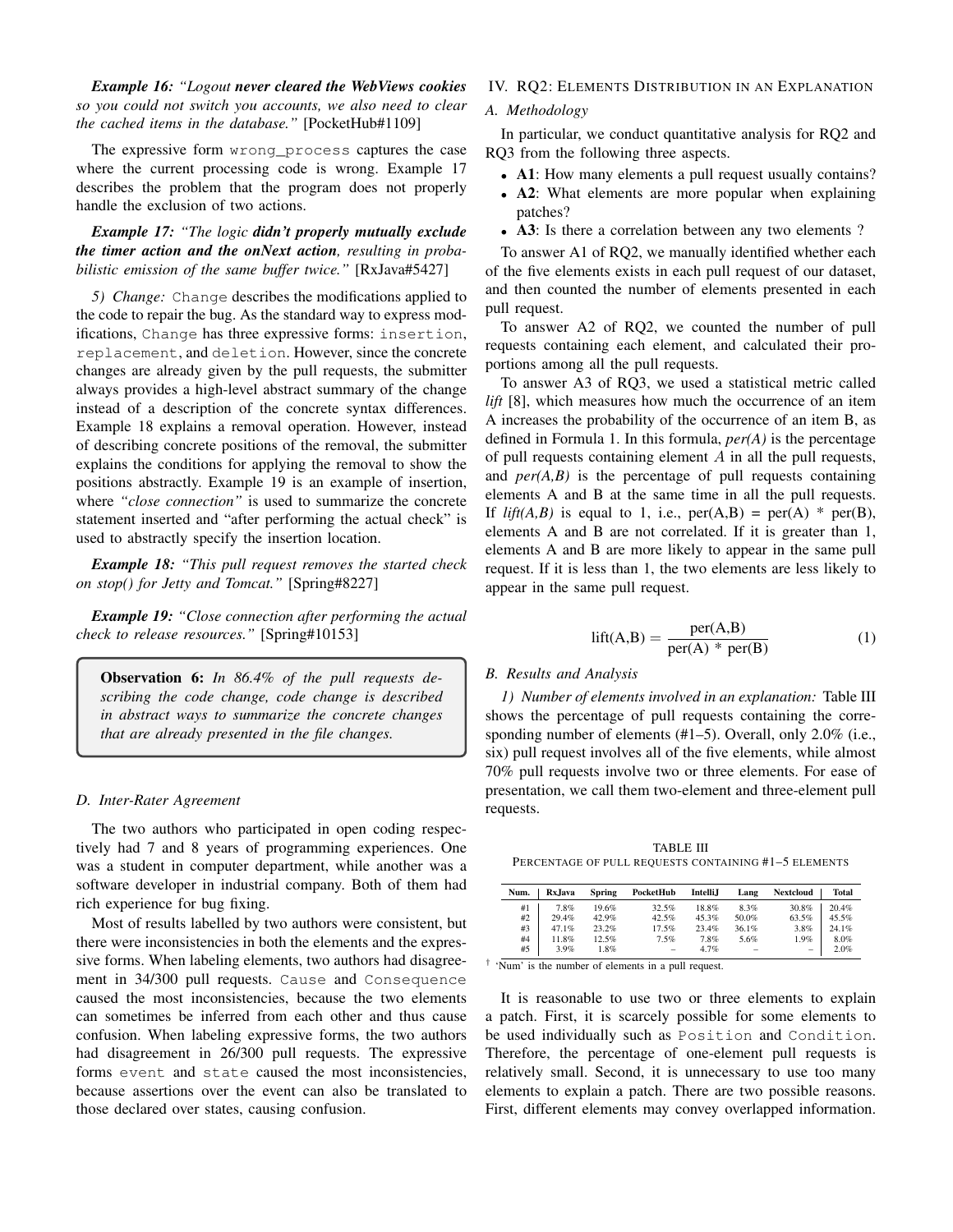For example, in Example 15, the cause of the bug is that the developer forgot a check for the subscriber, and a natural change for repairing this bug is to add the check. The elements Cause and Change are overlapped, and thus the element Change is omitted in the explanation. Second, some elements may be not critical to understand the patch. For example, Example 19 does not specify the condition under which the bug may occur, but such information may not be critical in understanding the bug. This observation suggests that, when generating explanation, it may be important to select which elements should be involved in the explanation.

When we consider each individual project, the observation is similar. That is, for three projects, the numbers of twoelement and three-element pull requests are still the largest in each project, i.e., *RxJava* 76.5%, *Spring* 66.1%, and *Lang* 86.1%. The results are slightly differet for *PoketHub*, *Nextcloud* and *IntelliJ*, where the percentages of one-element pull requests are larger than that of three-element pull requests. We further analyzed this issue, and found that the one-element pull requests in *PoketHub*, *Nextcloud* and *IntelliJ* mainly contain Consequence. A possible reason for their percentage difference is that their domains are different. *PoketHub*,*Nextcloud* and *IntelliJ* are application projects, which may require less explanation than library and framework projects. In many cases, a single expected consequence describes what happened after applying the patch, which is enough to explaining the purpose of a patch for application projects. For example, Example 20 only describes an expected consequence that is after applying the modification the system could correctly displaying characters.

*Example 20: "modified to display characters of some languages(eg. chinese) correctly"* [PocketHub#466]

Observation 7: *Almost 70% pull requests contain two or three elements.*

We also analyze that, for all projects, most one-element pull requests use Change or Consequence alone.

That is, Change or Consequence alone could well describe patches to some degree. For two-element pull requests, Position occupies a significant portion. That is, while it is not effective when used alone, Position is helpful when combined with other elements.

Observation 8: Change *or* Consequence *alone could describe many patches, while* Position *is more often used together with other elements.*

*2) Popular Elements:* Table IV shows the percentage of pull requests containing each type of elements. As shown in this table, the most frequently used element is Consequence(75.7%). This is as expected, because most of the submitters have encountered the consequences of the bug themselves, and thus it is natural to express Consequence. The second frequently used element is Condition (48.3%). This is because bugs are triggered under certain Condition,

and thus when describing Consequence, submitters usually mention Condition. Cause (22.3%) has the smallest percentage. This is because developers have domain knowledge for each project and can deducted Cause when Change is explained. For example, Example 21 only describes how did the submitter fix the bug without explaining the cause, but it is easy for developers to realize that the cause of bug is missing null check.

*Example 21: "DiffBuilder: Add null check on fieldName when appending Object or Object[]."* [Lang#121]

| <b>TABLE IV</b>                                              |
|--------------------------------------------------------------|
| PERCENTAGE OF PULL REQUESTS CONTAINING EACH TYPE OF ELEMENTS |

| <b>Element</b> | Rx.Iava | <b>Spring</b> | PocketHub | <b>Intelli.I</b> | Lang  | <b>Nextcloud</b> | <b>Total</b> |
|----------------|---------|---------------|-----------|------------------|-------|------------------|--------------|
| Position       | 76.5%   | 48.2%         | 12.5%     | 37.5%            | 88.9% | 3.8%             | 31.7%        |
| Condition      | 51.0%   | 41.1%         | 57.5%     | 53.1%            | 36.1% | 49.1%            | 48.3%        |
| Consequence    | 76.5%   | 60.7%         | 80.0%     | 81.3%            | 50.0% | 98.1%            | 75.7%        |
| Cause          | 27.5%   | 23.2%         | 30.0%     | 21.9%            | 19.4% | 13.2%            | 22.3%        |
| Change         | 43.3%   | 55.4%         | 25.0%     | 42.2%            | 44.4% | 9.4%             | 37.0%        |

Observation 9: Consequence *and* Condition *are the two most popular elements, while* Cause *is the least.*

For each project, the conclusions are also similar. For example, Consequence is indeed frequently used in each project, which is the second most popular element for *Lang* and the most popular element for all the other projects. However, there are also some differences for different projects. For example, the pull requests of framework and library projects use more Postion than Condition, while those of the Android application rarely use Position. Through our manual investigation, one possible reason is that about 40% pull requests of *PocketHub* and *Nextcloud* are described in terms of UI interactions, which is hard to be directly mapped to a position in the source code.

*3) Correlation of Elements:* For A3, we computed the correlation of any two elements, whose results are shown in Table V. The bold numbers represent the corresponding elements that have the most strongly positive correlation, and the italic numbers represent the elements have the most strongly negative correlation.

TABLE V THE CORRELATION BETWEEN TWO ELEMENTS

|             | Position | Condition | Consequence | Cause | Change                   |
|-------------|----------|-----------|-------------|-------|--------------------------|
| Position    | -        | -         | -           | -     | -                        |
| Condition   | 0.91     | -         | -           | -     | -                        |
| Consequence | 0.79     | 1.11      | -           | -     | -                        |
| Cause       | 1.15     | 0.80      | 0.80        | -     | -                        |
| Change      | 1.17     | 0.71      | 0.61        | 0.97  | $\overline{\phantom{a}}$ |

The pairs with the two most positive correlations involve Position. The reason is that, when explaining a cause and change, Position is often used as auxiliary information and its existence is dependent of other elements. There are another pair whose correlation is positive: Condition and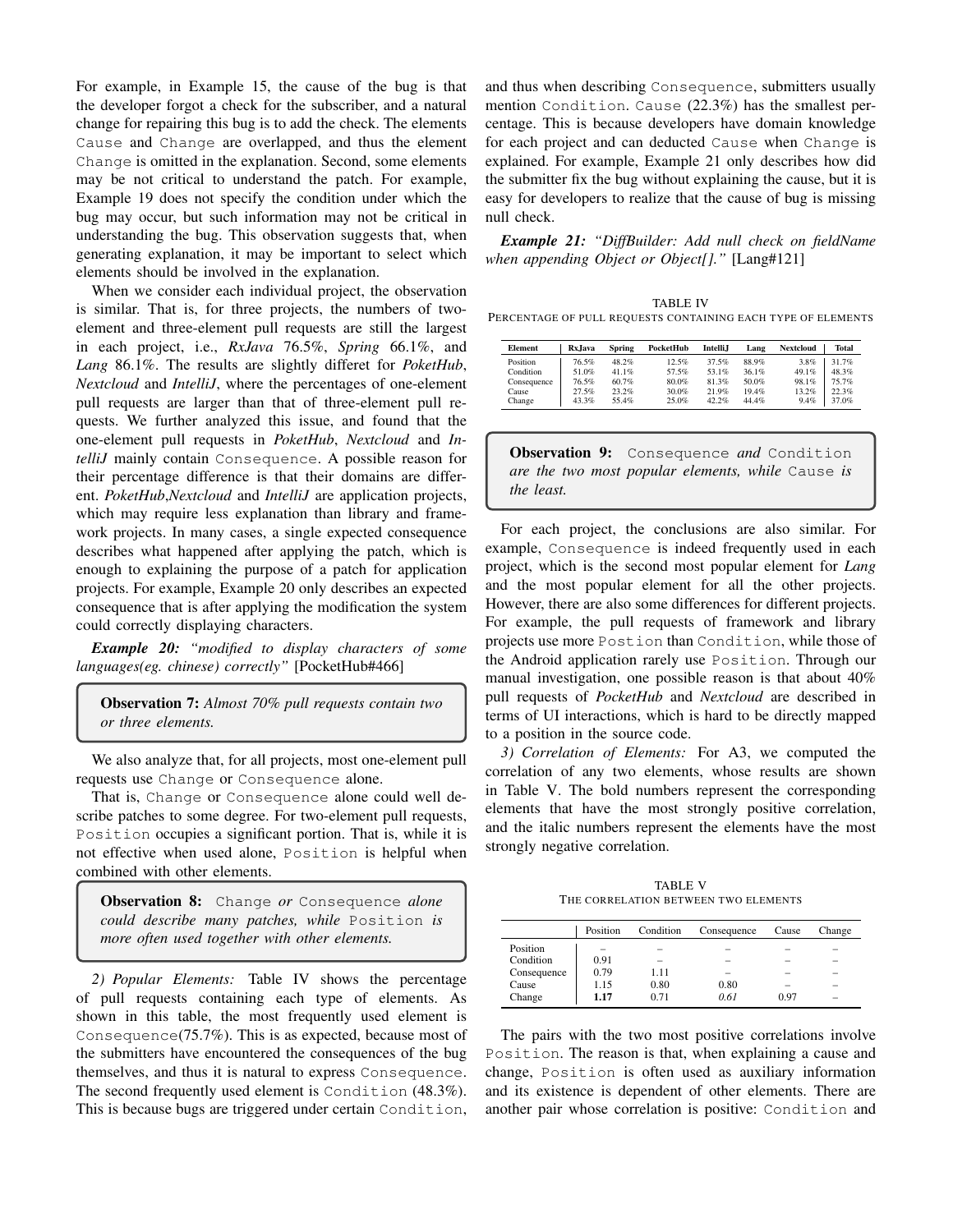Consequence. This is as expected: a single condition without consequence makes no sense.

On the other hand, both Condition and Consequence are negatively correlated with the other elements except each other. Especially, Consequence and Change are strongly negatively correlated. We explored the reason and found that many pull requests are the fixes of simple bugs, where reading Condition and Consequence is enough for developers to deduce other information about bugs.

Observation 10: Position *has the most positive correlation with* Cause *and* Change*. Both* Condition *and* Consequence *are negatively correlated with the other elements except each other.*

# V. RQ3: EXPRESSIVE FORMS DISTRIBUTION IN AN EXPLANATION

## *A. Methodology*

The methodology of RQ3 is similar to RQ2, except that we applied the analysis to expressive forms instead of elements from A1 and A2. We did not conduct experiment for A3 because the data quantity is not enough to support correlation analysis.

## *B. Results and Analysis*

*1) Number of Expressive Forms per Element:* First of all, we found that some elements have mutual exclusive expressive forms and involve at most one expressive form in a pull request, such as Condition, Cause, and Change. Since abstract description can be used, with proper abstraction, all the bugs can be triggered with a single condition, have one single cause, and require one operation to repair. Therefore, these elements in our dataset do not require multiple expressive forms to describe.

For Position and Consequence, their expressive forms are complementary, Table VI and Table VII show the percentages of the elements Position and Consequence using the corresponding number of expressive forms to express, respectively.

TABLE VI PERCENTAGE OF Position USING #1–3 EXPRESSIVE FORMS

|                                                                                                   | Num. RxJava Spring PocketHub IntelliJ Lang Nextcloud Total |                |       |                                                               |  |
|---------------------------------------------------------------------------------------------------|------------------------------------------------------------|----------------|-------|---------------------------------------------------------------|--|
|                                                                                                   | 100.0                                                      | 62.5% 18.8%    |       | 50.0%   53.5%                                                 |  |
| $\left.\begin{array}{c cc} \#1 & & 71.8\% & 51.9\% \\ \#2 & & 28.2\% & 33.3\% \end{array}\right.$ | <b>Contract Contract</b>                                   | 33.3%          | 78.1% | $\begin{array}{c c} 50.0\% & 41.9\% \\ - & 4.7\% \end{array}$ |  |
| $#3$ $- 14.8\%$                                                                                   |                                                            | $-4.2\%$ 3.1\% |       |                                                               |  |

† 'Num' is the number of expressive forms in position. Position expressive forms including file, inner\_class, method, variable and module. #1 means a position only refers one of above five expressive forms.

Multiple expressive forms are used for Position since one expressive form often cannot pinpoint a precise location. We found submitters could use up to three expressive forms in one pull request in our dataset. As we can see from Table VI, most pull requests contain one expressive form (53.5%) or two expressive forms (41.9%), with a few containing three

TABLE VII PERCENTAGE OF Consequence USING #1–2 EXPRESSIVE FORMS

|                                                                                               | Num.   RxJava Spring PocketHub IntelliJ Lang Nextcloud   Total |                   |                                                                     |  |
|-----------------------------------------------------------------------------------------------|----------------------------------------------------------------|-------------------|---------------------------------------------------------------------|--|
|                                                                                               |                                                                | 84.4% 88.5% 77.8% | $\begin{array}{c c} 88.5\% & 87.2\% \\ 11.5\% & 12.8\% \end{array}$ |  |
| $\left.\begin{array}{c cc} \#1 & 89.7\% & 88.2\% \\ \#2 & 10.3\% & 11.0\% \end{array}\right.$ |                                                                | 15.6% 11.5% 22.2% |                                                                     |  |

† 'Num' is the number of expressive forms in consequence. Only consider two kinds of expressive forms: actual and expected. #1 means a consequence only refers actual or expected.

(4.7%). There are also some variations between projects. First, the position information for *PocketHub* pull request is simple, which only contains one expressive form. The reason is that, since *PocketHub* is a GUI application, most pull requests describe the bug using user actions, rather than pinpoint the position in the code. Second, *Spring* has much more expressive forms than other projects. A possible reason is, as a framework, *Spring* usually requires precise discussion of the code.

Consequence has multiple expressive forms because some pull requests describe both expected behaviors and actual behaviors, as Example 8 shows. From Table VII, we can find that about 87.2% pull requests only mention one expressive form, while 12.8% pull requests mention both actual and expected results. When considering each individual project, the situation is almost the same: the percentage of pull requests mentioning one kind of consequence is much larger than the percentage of pull requests mentioning two kinds of consequence.

Observation 11: *In most cases elements are described with one expressive form, but* Position *may require multiple expressive forms to pinpoint a precise location, and* Consequence *may be expressed from both expected and actual behaviors.*

*2) Popular Expressive Forms:* Table VIII shows the proportion of expressive forms for each element. We will discuss each element one by one.

**Position**. As shown in Table VIII, 38.0% of the Position elements involve the file name, which is the most common position information. 37.2% of the Position elements involve the method name. More concrete positions such as variables are less frequently used. This observation is consistent with existing studies [27] that developers expect fault localization approaches to working on the method level.

The expressive form module is only used in *RxJava*, since only this project has a clear notion of module that is mutually understood among submitters and reviewers.

Observation 12: *Coarse-grained positions such as files and methods are more frequently used than finegrained position such as variables.*

**Condition**. From the Table VIII we can see that, missing event is never used for conditions in our dataset. This observation implies that fewer bugs are related to the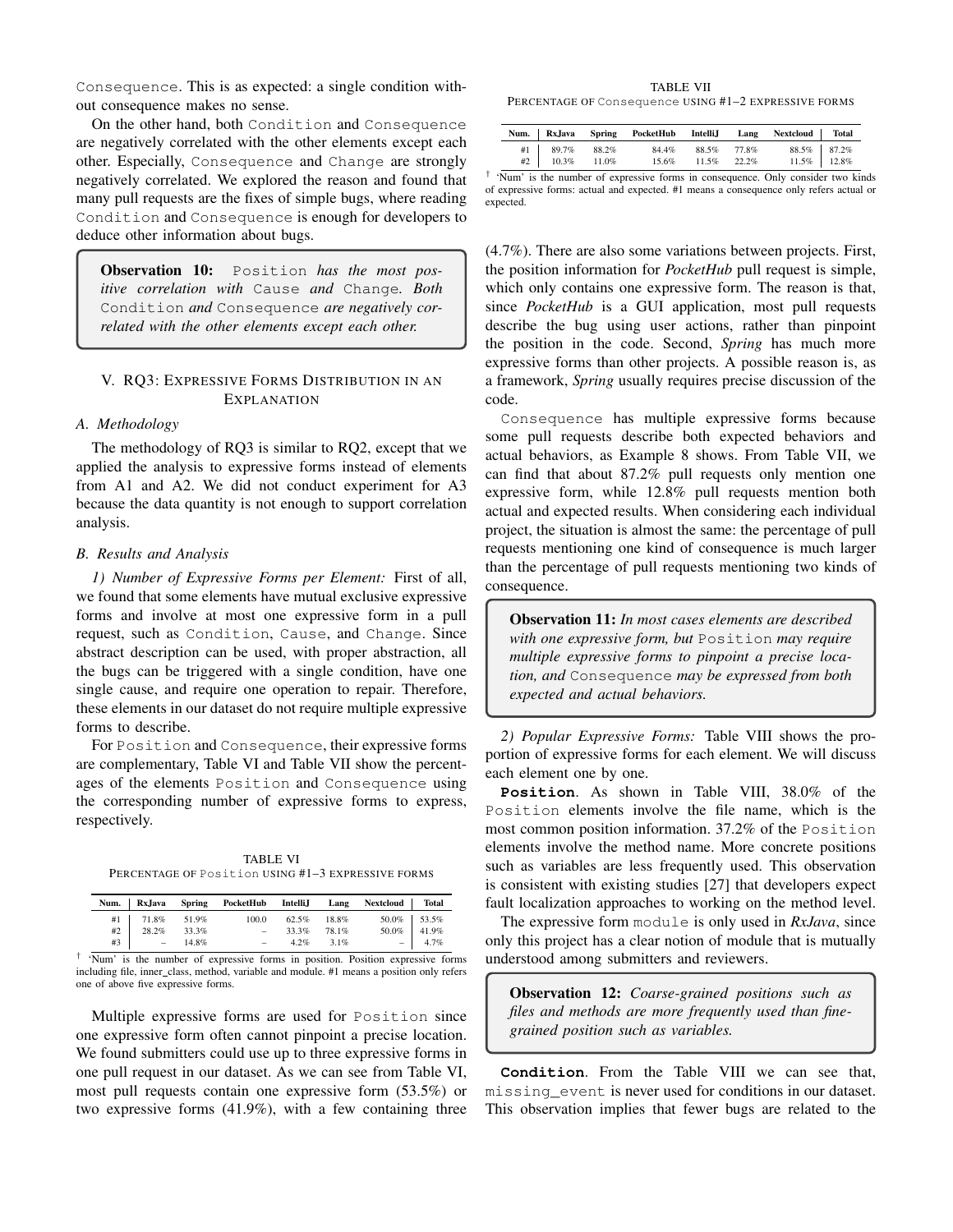absence of events than the presence. In addition, state is used less frequently than occurred\_event, indicating that an event is more important than a state to express a condition.

**Consequence**. Consequence can be described from the actual behavior or the expected behavior. As we can see from the table, submitters are more likely to describe the undesirable actual behavior rather than the expected behavior. Also, events are much more frequently used than states. When event is used, whether the consequence is described through missing events or occurred events depending on the nature of the bug. As we can see from the table, each type occupies a significant portion. Please note here a missing event in actual corresponds an occurred event in expected, and vice versa.

Observation 13: *While conditions are described through both events and states, consequences are much more often described through events.*

**Cause**. How Cause is expressed depends on the bug type rather than the choice of submitters. Generally, a bug occurrence can be divided into two case: one is wrong handling case, another is missing handling case. Table VIII shows that the proportion of two kinds of expressive form are: wrong\_process 74.6% and missing\_process 25.4%.

**Change.** Similar to Cause, how Change is expressed also depends on the bug type. As shown in Table VIII, the percentage of three expressive forms are: insert (36.7%), delete (5.1%), and replace (58.2%). The results suggest that most bugs require addition and replacement to repair, while a few require deletion. This is consistent with several existing program repair approaches that treat deletion as an anti pattern [43].

From the table we can also observe project-specific characteristics of the expressive patterns. We have already mentioned that the pull requests of *Lang* use more expressive forms for positions than other projects. Here we can also observe that method is more frequently used in *Lang* than other projects. Furthermore, regarding to Condition, GUI applications (*PocketHub* and *Nextcloud*) and event-based software (*RxJava*) are more likely to be specified via events while libraries (*Lang*) are more likely to be specified via state. It is interesting that the application *IntelliJ* uses state more frequently than the other two applications (*PocketHub* and *Nextcloud*). We investigated the pull requests of *IntelliJ*, and found that the reason is mainly related to the complexity of *IntelliJ*. Since *IntelliJ* is a complex IDE, the state triggering the bug can often be reached via different event sequences, and it is easier to specify the condition via state. For example, several bugs are related to the conflicts between plugins, it is easier to specify the condition as "the existence of XX and XX plugins at the same time" rather than describing the plugin installation process.

Observation 14: *The use of expressive forms depends on the category of the project and the type of bug.*

TABLE VIII THE EXPRESSIVE FORM FREQUENCY OF ELEMENTS

|               |                | Rx, Java | <b>Spring</b> | PocketHub                | <b>Intelli,J</b> | Lang   | Nextcloud      | Total |
|---------------|----------------|----------|---------------|--------------------------|------------------|--------|----------------|-------|
|               | file           | 38.5%    | 44.4%         | 60.0%                    | 58.3%            | 12.5%  | 50.0%          | 38.0% |
|               | method         | 23.1%    | 22.2%         |                          | 29.2%            | 78.1%  | 50.0%          | 37.2% |
| Pos           | inner_class    |          |               |                          |                  | 3.1%   |                | 0.6%  |
|               | variable       |          | 33.8%         | 40.0%                    | 12.5%            | 6.3%   |                | 12.4% |
|               | module         | 38.5%    |               |                          |                  |        |                | 11.6% |
|               | miss_e         |          |               |                          |                  |        |                |       |
| Cond          | occur e        | 80.8%    | 43.5%         | 81.8%                    | 58.8%            |        | 73.1%          | 61.1% |
|               | state          | 19.2%    | 56.5%         | 18.2%                    | 41.2%            | 100.0% | 26.9%          | 38.9% |
| Consq         | state_actual   | $\equiv$ | 17.6%         | 25.0%                    | 11.5%            | 27.8%  | $\overline{a}$ | 11.5% |
|               | miss e actual  | 7.7%     | 14.7%         | 15.6%                    | 9.6%             | 11.1%  | -              | 8.8%  |
|               | occur e actual | 71.8%    | 88.2%         | 31.3%                    | 57.7%            | 61.1%  | 96.2%          | 70.0% |
|               | state_expt     |          | 8.8%          | 21.9%                    |                  |        |                | 7.5%  |
|               | miss e expt    |          |               |                          |                  |        |                |       |
|               | occur_e_expt   | 30.8%    | 8.8%          | 21.9%                    | 23.1%            |        | 15.4%          | 18.5% |
| Cause         | miss_process   | 50.0%    | 30.8%         | 25.0%                    | 14.3%            | 14.3%  |                | 25.4% |
|               | wrong_process  | 50.0%    | 69.2%         | 75.0%                    | 85.7%            | 85.7%  | 100.0%         | 74.6% |
|               | insert         | 36.4%    | 33.3%         | $\overline{\phantom{0}}$ | 40.7%            | 50.0%  | 20.0%          | 36.7% |
| <b>Change</b> | delete         | 9.1%     | 11.1%         |                          |                  | 6.3%   |                | 5.1%  |
|               | replace        | 54.5%    | 55.6%         | 80.0%                    | 59.3%            | 43.8%  |                | 58.2% |

<sup>†</sup> 'e' is short for event. 'expt' is short for expected. Note that we only consider the expressive forms with the smallest granularity in a pull request. The reason why the sum is less than 100% is round-off errors.

# VI. IMPLICATIONS

Our results have several implications. First of all, our results are useful for the generation of patch explanations. Our model has captured the basic elements that should be involved in a patch explanation and the expressive forms to represent them, formed a basis for designing explanation generation. Our quantitative study has revealed which elements and expressive forms are more frequently used, which elements appear together or are exclusive. Our findings also review some facts about the reviewers. For example, reviewers can be assumed to be familiar with the projects and high-level abstract terms are often preferred than code. These findings should be useful in patch generation.

While generating full explanation is hard, our findings also reveal parts of explanation that can be independently generated and could be useful to the reviewers. For example, one possibility is to point out the core modification if a patch modifies many places in the project. Such a task is much easier to automate than generating the whole explanation.

Several research efforts have been put on modeling bug report quality [20], and our results could help to extend these models for pull request quality. Similarly, many companies provide guidelines for bug report writers. Our results could further help extend such guidelines to pull requests.

Our results suggest a new granularity to be used in fault localization/prediction approaches: variable. Our findings also confirm that coarse-grained granularity such as methods in fault localization is preferred by the developers than finegrained granularity such as statements [27].

Our finding that elements are often described in the abstract level confirms the usefulness of code summarization approaches [15], [31], and the collected pull requests provide data for the research in this direction.

One goal of programming language design is to let the developers specify the program in a natural way. Our results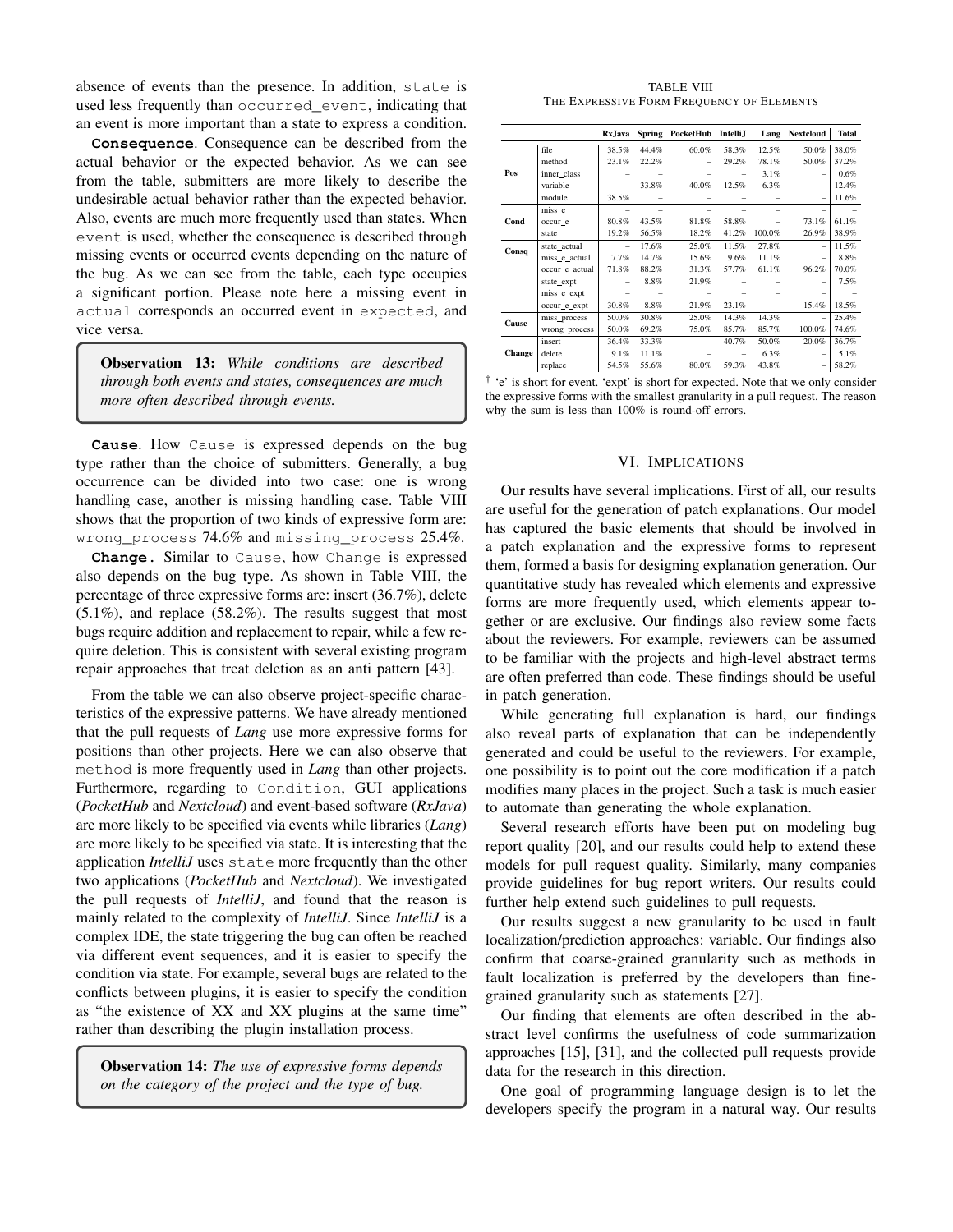found that conditions are often specified on event sequence but such a specification is not supported by mainstream programming languages, suggesting a new feature that could be considered by language designers.

# VII. THREATS TO VALIDITY

The *internal* threat to validity lies in our manual inspection of pull requests. To reduce the subjectiveness of the manual process, we adopted the open coding protocol, and two authors independently analyzed the dataset to obtain the elements and expressive forms until saturation is reached. We determine that the saturation is reached when the elements and expressive forms do not change after analyzing more than 20 pull requests.

Another *internal* threat to validity lies in the use of merged pull requests. We assume the merged pull requests are adequately explained, but a pull request may also be merged even if the explanation is insufficient. To mitigate this threat, we investigate 300 pull requests from 6 different projects. Furthermore, many of findings, such as what elements exist in patch explanations, are not affected by whether individual explanations are adequate or not. In addition, we found that half of the reviewed pull requests were submitted by the core developers of the projects. Actually, whether a pull request comes from the core developers has no effect on the model.

The *external* threat to validity lies in our dataset. Since each project tends to have its specific characteristics and its participants have specific expressions, our observations from our dataset may be not generalized to other projects well. To reduce this threat, we carefully constructed our dataset by selecting diverse projects that come from different organizations and different domains. However, our dataset only considers Java projects and is from GitHub. More studies are needed to understand whether the results are generalizable to other programming languages and repositories.

The *construct* threat to validity lies in the used correlation metric. We used *lift* as the metric to calculate the correlation between two elements. *Lift* may be not quite sufficient, and there are other metrics. However, these metrics may be not appropriate to our situation. For example, Pearson correlation coefficient [9] measures the linear correlation between two variables while elements in our model are not. We will try to use more metrics to confirm our results in future study.

## VIII. RELATED WORK

Empirical Studies. There are several empirical studies concern the communication process between developers and users around the pull requests, code changes, and bugs. First, researchers have investigated the factors that affect the pull request evaluation process [18], [19], [38], [40], [45]–[47], [51]. Results show that both technical and social factors affect the chance of acceptance. For example, programming languages and domain specific factors can influence the success and failure probabilities of pull requests. In particular, Tao et al. [45] investigated the rejected patches in Eclipse and Mozilla, and summarized the common reasons of patch rejections. Second, Tao et al. [44] consider the change understanding and analysis process of developers, and summarize the issues considered by the developers when understanding a (potentially undocumented) code change. Third, Bettenburg et al. [10] studied what makes a good bug report and revealed that steps to reproduce, stack traces, and test cases are helpful for developers to debug. Fourth, several approaches studies pull request triaging problem, that is, automatically recommending reviewers for pull requests [22], [28], [50], [52]–[54]. However, none of these studies answers the research questions of this paper: how patches are explained, what elements are mentioned in the explanations, and how they are expressed.

Automatic Code Comments Generation. Researchers have worked on automatically generating code comments in the literature. Most of these techniques mined existing projects, documentations, communications between developers to generate comments [14], [21], [26], [35], [36], [48], [49]. For example, ColCom [48] generates code comments by applying code clone detection techniques to discover similar code segments and used the comments from some code segments to describe the other similar code segments. Besides, Sridhara et al. leveraged the program analysis and natural language analysis to automatically generate descriptive summary comments for Java methods [41], Java classes [34], and parameter comments [42]. These approaches generate comments in general and do not consider the specific model of patch explanations. We believe our approach could potentially be combined with these approaches to build better patch explanations.

Automatic Change Summarization. Multiple approaches have been proposed to automatically generate summarizations for code changes [11], [13], [23], [39]. These approaches use text or syntactic differencing algorithms to identify and represent the changed part of the code, and extract comments or documentation related to the changed elements for developers' reference. In other words, these approaches mainly generate the concrete explanation for the Change element. Our studies reveal there are other elements such as Condition, Consequence, Position, and Cause often used in explaining patches, and Change element is often explained abstractly. These elements and expressive forms could be the future targets for summarization approaches.

## IX. CONCLUSION

In this paper, we investigated the question "how to explain a patch", with a manual inspection on 300 bug-fixing pull requests from six projects in GitHub. We built a patch explanation model, revealing the core elements and their expressive forms in a patch explanation. We also performed quantitative analysis over the elements and patch explanations to understand their distributions and correlations. Our study leads to a set of findings which could be useful in different research problems, including generating patch explanation, measuring pull request quality, helping developers to create better pull requests, fault localization, fault prediction, code summarization, and programming language design.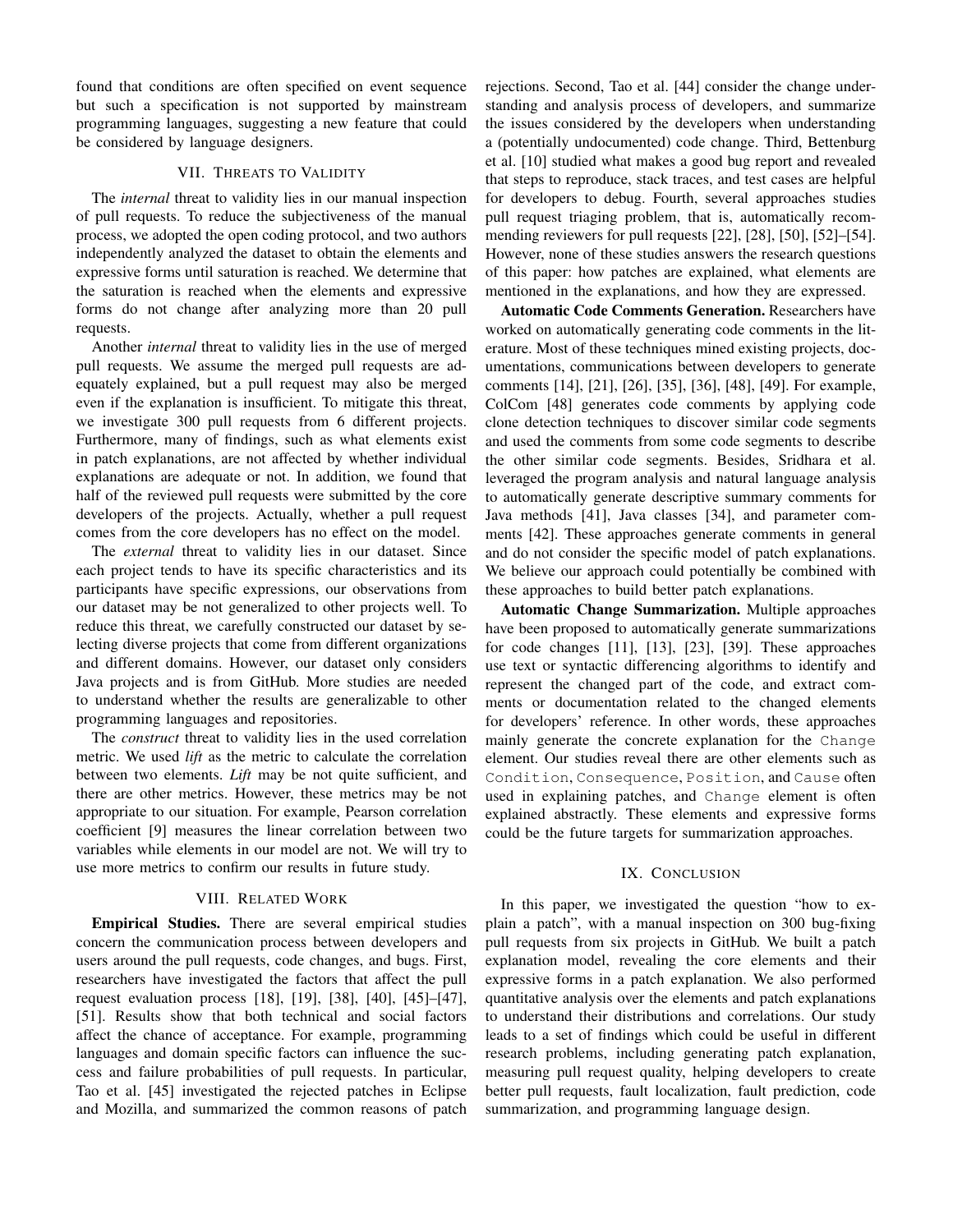#### **REFERENCES**

- [1] https://github.com/ReactiveX/RxJava.
- [2] https://github.com/spring-projects/spring-boot.
- [3] https://github.com/pockethub/PocketHub.
- [4] https://github.com/nextcloud/android.
- [5] https://github.com/JetBrains/intellij-community.
- [6] https://github.com/apache/commons-lang.
- [7] https://github.com/AlDanial/cloc.
- [8] https://en.wikipedia.org/wiki/Lift\_(data\_mining).
- [9] https://en.wikipedia.org/wiki/Pearson\_correlation\_coefficient.
- [10] N. Bettenburg, S. Just, A. Schröter, C. Weiss, R. Premraj, and T. Zimmermann. What makes a good bug report? In *Proceedings of the 16th ACM SIGSOFT International Symposium on Foundations of Software Engineering, 2008, Atlanta, Georgia, USA, November 9-14, 2008*, pages 308–318, 2008.
- [11] R. P. L. Buse and W. Weimer. Automatically documenting program changes. In *ASE 2010, 25th IEEE/ACM International Conference on Automated Software Engineering, Antwerp, Belgium, September 20-24, 2010*, pages 33–42, 2010.
- [12] C. Catal and B. Diri. A systematic review of software fault prediction studies. *Expert Syst. Appl.*, 36(4):7346–7354, 2009.
- [13] L. F. Cortes-Coy, M. L. Vásquez, J. Aponte, and D. Poshyvanyk. On automatically generating commit messages via summarization of source code changes. In *14th IEEE International Working Conference on Source Code Analysis and Manipulation, SCAM 2014, Victoria, BC, Canada, September 28-29, 2014*, pages 275–284, 2014.
- [14] B. Dagenais and M. P. Robillard. Recovering traceability links between an API and its learning resources. In *34th International Conference on Software Engineering, ICSE 2012, June 2-9, 2012, Zurich, Switzerland*, pages 47–57, 2012.
- [15] B. P. Eddy, J. A. Robinson, N. A. Kraft, and J. C. Carver. Evaluating source code summarization techniques: Replication and expansion. 33(2):13–22, 2013.
- [16] A. Ghanbari and L. Zhang. Practical program repair via bytecode mutation. 2018.
- [17] C. L. Goues, M. Pradel, and A. Roychoudhury. Automated program repair. *Commun. ACM*, 2019.
- [18] G. Gousios, M. Pinzger, and A. v. Deursen. An exploratory study of the pull-based software development model. In *Proceedings of the 36th International Conference on Software Engineering*, pages 345–355. ACM, 2014.
- [19] G. Gousios, A. Zaidman, M.-A. Storey, and A. Van Deursen. Work practices and challenges in pull-based development: the integrator's perspective. Technical report, Delft University of Technology, Software Engineering Research Group, 2014.
- [20] P. Hooimeijer and W. Weimer. Modeling bug report quality. In *ASE*, pages 34–43, 2007.
- [21] Y. Huang, Q. Zheng, X. Chen, Y. Xiong, Z. Liu, and X. Luo. Mining version control system for automatically generating commit comment. In *2017 ACM/IEEE International Symposium on Empirical Software Engineering and Measurement, ESEM 2017, Toronto, ON, Canada, November 9-10, 2017*, pages 414–423, 2017.
- [22] J. Jiang, Y. Yang, J. He, X. Blanc, and L. Zhang. Who should comment on this pull request? analyzing attributes for more accurate commenter recommendation in pull-based development. *Information & Software Technology*, 84:48–62, 2017.
- [23] S. Jiang and C. McMillan. Towards automatic generation of short summaries of commits. In *Proceedings of the 25th International Conference on Program Comprehension, ICPC 2017, Buenos Aires, Argentina, May 22-23, 2017*, pages 320–323, 2017.
- [24] J. A. Jones, M. J. Harrold, and J. T. Stasko. Visualization of test information to assist fault localization. In *Proceedings of the 24th International Conference on Software Engineering, ICSE 2002, 19-25 May 2002, Orlando, Florida, USA*, pages 467–477, 2002.
- [25] S. H. Khandkar. Open coding. *University of Calgary*, 23:2009, 2009.
- [26] J. Kim, S. Lee, S. Hwang, and S. Kim. Enriching documents with examples: A corpus mining approach. *ACM Trans. Inf. Syst.*, 31(1):1:1– 1:27, 2013.
- [27] P. S. Kochhar, X. Xia, D. Lo, and S. Li. Practitioners' expectations on automated fault localization. In *Proceedings of the 25th International Symposium on Software Testing and Analysis, ISSTA 2016, Saarbrucken, ¨ Germany, July 18-20, 2016*, pages 165–176, 2016.
- [28] Z. Liao, Y. Li, D. He, J. Wu, Y. Zhang, and X. Fan. Topic-based integrator matching for pull request. In *2017 IEEE Global Communications Conference, GLOBECOM 2017, Singapore, December 4-8, 2017*, pages 1–6, 2017.
- [29] B. P. Lientz, E. B. Swanson, and G. E. Tompkins. Characteristics of applications software maintenance. *Commun. ACM*, 21(6):466–471, 1978.
- [30] M. Martinez, T. Durieux, R. Sommerard, J. Xuan, and M. Monperrus. Automatic repair of real bugs in java: a large-scale experiment on the defects4j dataset. *Empirical Software Engineering*, 22(4):1936–1964, 2017.
- [31] P. W. McBurney and C. McMillan. Automatic source code summarization of context for java methods. *IEEE Transactions on Software Engineering*, 42(2):103–119, 2016.
- [32] M. Monperrus. Automatic software repair: a bibliography. *ACM Computing Surveys*, 2017.
- [33] M. Monperrus. Explainable software bot contributions: Case study of automated bug fixes. 2019.
- [34] L. Moreno, J. Aponte, G. Sridhara, A. Marcus, L. L. Pollock, and K. Vijay-Shanker. Automatic generation of natural language summaries for java classes. In *IEEE 21st International Conference on Program Comprehension, ICPC 2013, San Francisco, CA, USA, 20-21 May, 2013*, pages 23–32, 2013.
- [35] L. Moreno, G. Bavota, M. D. Penta, R. Oliveto, A. Marcus, and G. Canfora. ARENA: an approach for the automated generation of release notes. *IEEE Trans. Software Eng.*, 43(2):106–127, 2017.
- [36] S. Panichella, J. Aponte, M. D. Penta, A. Marcus, and G. Canfora. Mining source code descriptions from developer communications. In *IEEE 20th International Conference on Program Comprehension, ICPC 2012, Passau, Germany, June 11-13, 2012*, pages 63–72, 2012.
- [37] Z. Qi, F. Long, S. Achour, and M. C. Rinard. An analysis of patch plausibility and correctness for generate-and-validate patch generation systems. In *Proceedings of the 2015 International Symposium on Software Testing and Analysis, ISSTA 2015, Baltimore, MD, USA, July 12-17, 2015*, pages 24–36, 2015.
- [38] M. M. Rahman and C. K. Roy. An insight into the pull requests of github. In *11th Working Conference on Mining Software Repositories, MSR 2014, Proceedings, May 31 - June 1, 2014, Hyderabad, India*, pages 364–367, 2014.
- [39] S. Rastkar and G. C. Murphy. Why did this code change? In *35th International Conference on Software Engineering, ICSE '13, San Francisco, CA, USA, May 18-26, 2013*, pages 1193–1196, 2013.
- [40] D. M. Soares, M. L. de Lima Júnior, L. Murta, and A. Plastino. Acceptance factors of pull requests in open-source projects. In *Proceedings of the 30th Annual ACM Symposium on Applied Computing, Salamanca, Spain, April 13-17, 2015*, pages 1541–1546, 2015.
- [41] G. Sridhara, E. Hill, D. Muppaneni, L. L. Pollock, and K. Vijay-Shanker. Towards automatically generating summary comments for java methods. In *ASE 2010, 25th IEEE/ACM International Conference on Automated Software Engineering, Antwerp, Belgium, September 20-24, 2010*, pages 43–52, 2010.
- [42] G. Sridhara, L. L. Pollock, and K. Vijay-Shanker. Generating parameter comments and integrating with method summaries. In *The 19th IEEE International Conference on Program Comprehension, ICPC 2011, Kingston, ON, Canada, June 22-24, 2011*, pages 71–80, 2011.
- [43] S. H. Tan, H. Yoshida, M. R. Prasad, and A. Roychoudhury. Antipatterns in search-based program repair. In *Proceedings of the 24th ACM SIGSOFT International Symposium on Foundations of Software Engineering, FSE 2016, Seattle, WA, USA, November 13-18, 2016*, pages 727–738, 2016.
- [44] Y. Tao, Y. Dang, T. Xie, D. Zhang, and S. Kim. How do software engineers understand code changes?: an exploratory study in industry. In *20th ACM SIGSOFT Symposium on the Foundations of Software Engineering (FSE-20), SIGSOFT/FSE'12, Cary, NC, USA - November 11 - 16, 2012*, page 51, 2012.
- [45] Y. Tao, D. Han, and S. Kim. Writing acceptable patches: An empirical study of open source project patches. In *IEEE International Conference on Software Maintenance and Evolution*, pages 271–280, 2013.
- [46] J. Terrell, A. Kofink, J. Middleton, C. Rainear, E. R. Murphy-Hill, C. Parnin, and J. Stallings. Gender differences and bias in open source: pull request acceptance of women versus men. *PeerJ Computer Science*, 3:e111, 2017.
- [47] J. Tsay, L. Dabbish, and J. Herbsleb. Influence of social and technical factors for evaluating contribution in github. In *Proceedings of the 36th international conference on Software engineering*, pages 356–366. ACM, 2014.